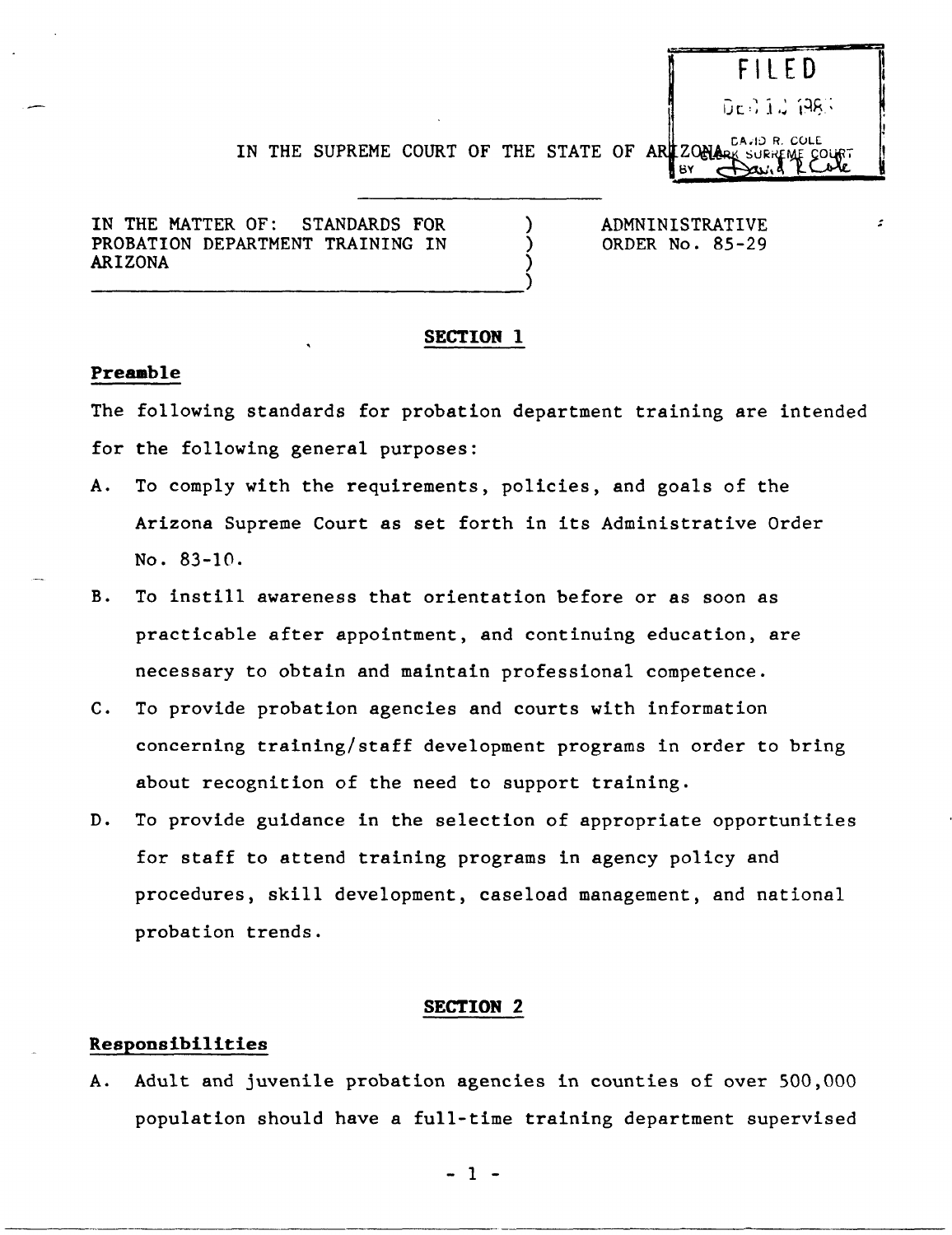by a qualified employee at the supervisor or higher management level. The training staff should dedicate 100% of their time to training and training-related activities. Every Training Officer should complete a minimum of 40 hours of planned training, including train-the-trainer activities, during each calendar year.

- B. Adult and juvenile probation agencies in counties of less than 500,000 population may have a full-time training department. They may also send their employees to training programs offered by counties of over 500,000 population or to other available training programs. Every agency without a full-time training department should appoint a training coordinator. The training coordinator may have duties other than training.
- C. Any staff member, other than the full-time training staff, who conducts an approved, planned training program may receive up to 10 hours of training credit per calendar year for serving in a training capacity.
- D. All probation agencies shall establish and maintain an accurate set of training records. The training supervisor or coordinator should be responsible for those records.

### SECTION 3

# **Curriculum - General Standards**

- A. Training/staff development is defined as the human resource area whose focus is identifying, assessing and, through planned learning, helping staff develop the key competencies needed to perform their current or future jobs.
- B. Training/staff development programs should impart knowledge;

 $- 2 -$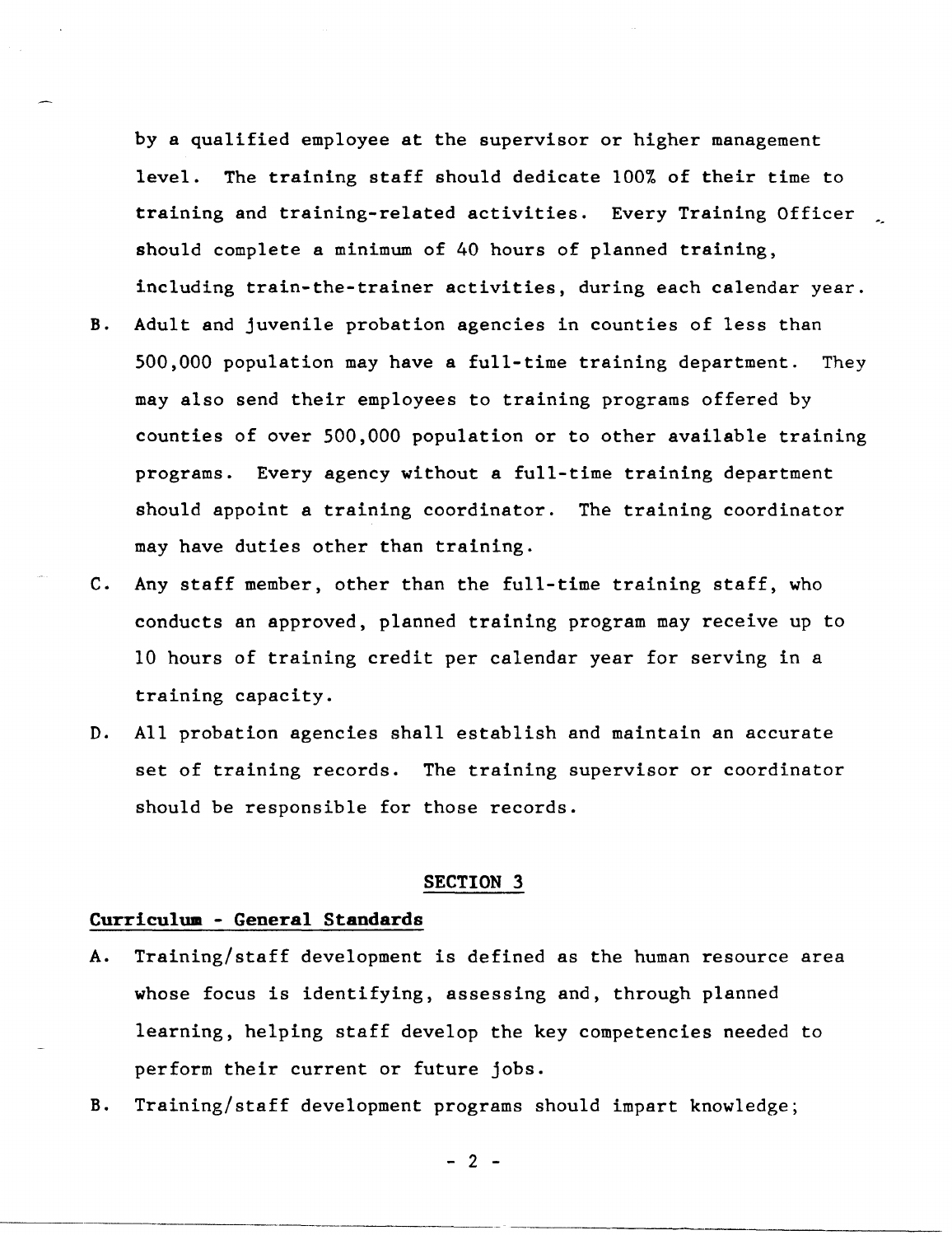improve skills and techniques; and increase probation officers' understanding of their responsibilities, and their impact on the judicial system, clients and society. Programs should be offered : to meet the educational needs of probation officers at various stages of their careers.

- C. Training/staff development programs should include:
	- 1. Orientation prior to assumption of caseload/casework responsibilities.
	- 2. Education for new probation officers on major probation subjects and practical skills needed by them and appropriate to the agency in which they work.
	- 3. Continuing education for probation staff emphasizing new developments in the probation field, procedural developments in the judicial system and other training to enhance the efficiency and abilities of each staff member.
	- 4. Periodic educational offerings for management staff in organizational development and supervisory skills.
	- 5. Advanced and specialized programs for Chief Probation Officers.
	- 6. Independent learning opportunities for probation staff including checklists, video and audio tapes, and other aids.

#### **SECTION 4**

## **Standards**

- A. **Standards for new Probation Officers.** 
	- 1. Orientation. Prior to assumption of caseload-casework responsihilities, all new adult and juvenile probation

 $-3 -$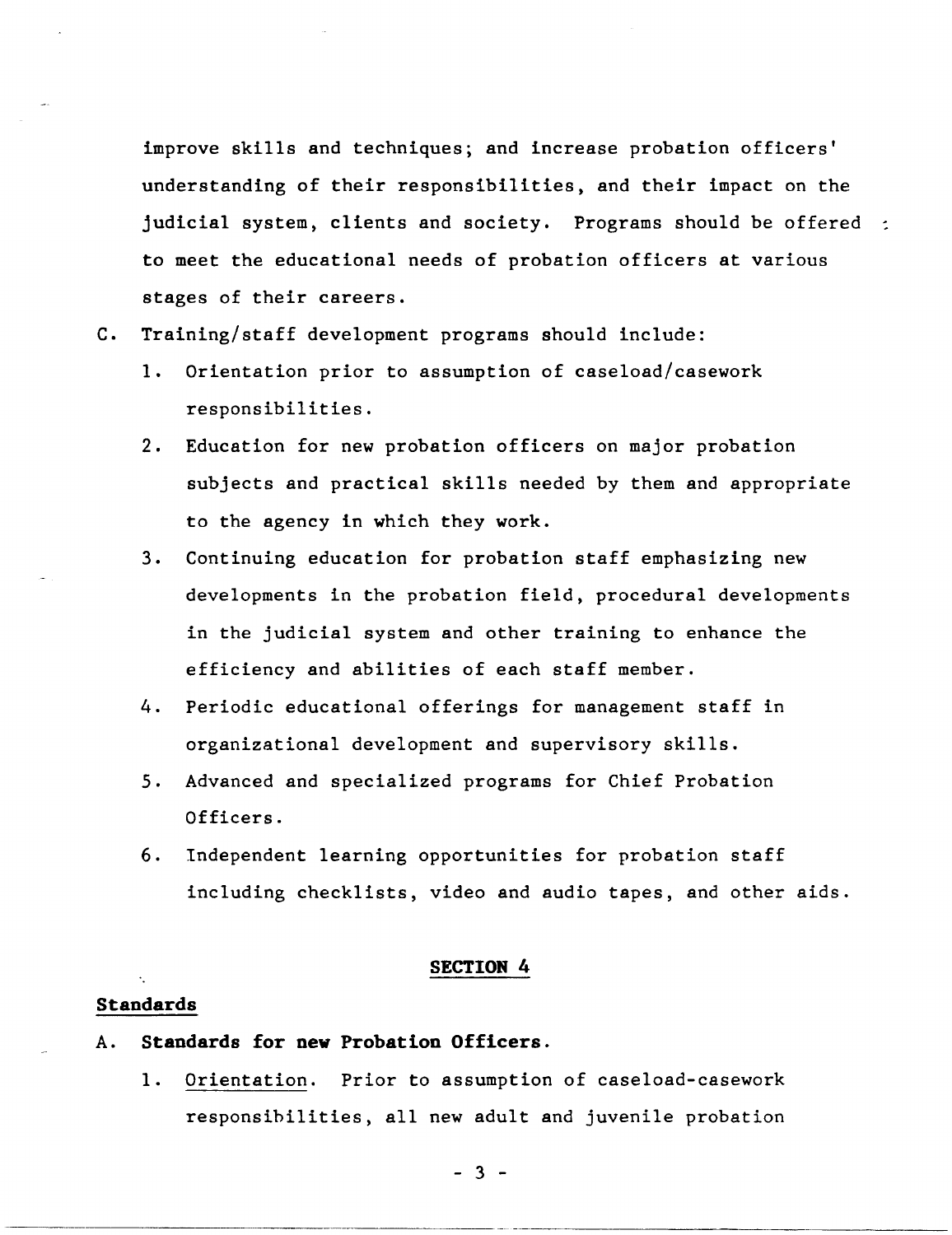officers shall have a minimum of 40 hours orientation. The 40 hours shall be completed within the first 30 days of employment. Specific subject areas may include, but are not limited to, the following: Agency Mission, Goals and Objectives Agency Policies and Procedures Utilizing Agency Resources Court Philosophy, Judicial System Roles; Responsibilities and Inter-Relationships Role of the Professional Probation Officer Rules of Criminal Procedure, the Criminal Code and Sentencing Alternatives (Adult) Privacy, Security and Confidentiality of Records Personnel Procedures, Performance Appraisal, Affirmative Action, Grievance Procedures Philosophy of Staff Development, Training Requirements and Procedures Specific Job Responsibilities Orientation should be provided by the individual agencies. Provisions should be made to acknowledge and give credit for training previously received. 2. Initial training. In the first 12 months of employment, following the 30-day orientation period, all new adult and juvenile probation officers shall complete a minimum of an additional 40 hours of pre-approved training. Specific subject areas may include, but are not limited to, the following:

Courtroom Testimony, Responsibilities and Behavior Legal Liabilities and Issues in Probation Understanding and Managing Probationer Behavior Role of Alcohol Abuse in Delinquent/Criminal Behavior Role of Substance Abuse in Delinquent/Criminal Behavior Role of Lack of Employment in Delinquent/Criminal Behavior Utilizing Community Resources Listening/Communication Skills Effective Writing Skills Interviewing Techniques Stress Management Time Management Interpersonal Skill Building

 $-4$  -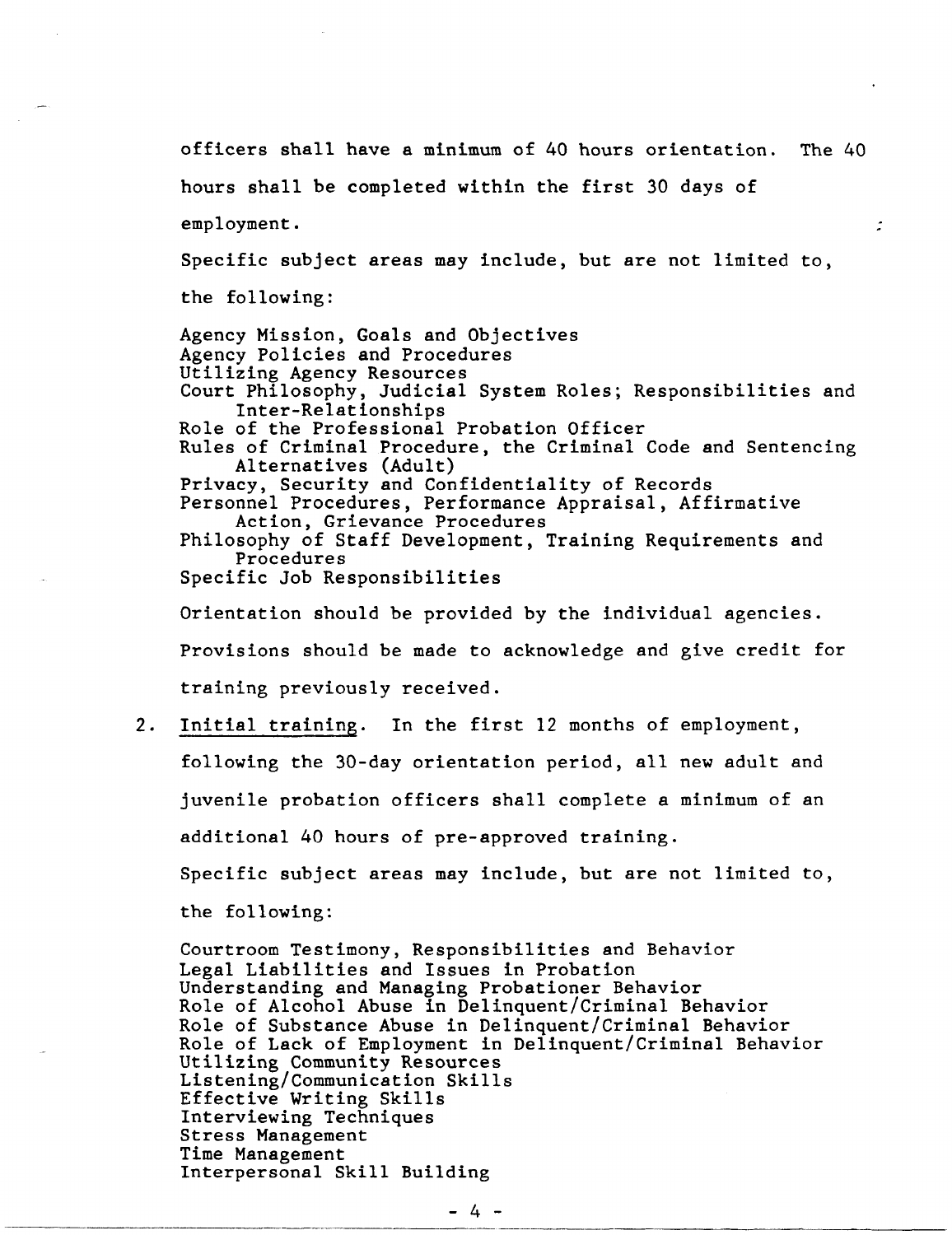This training may be provided by the employing agency or an outside resource. Provisions should be made to acknowledge and give credit for training previously received.

3. Reporting. By January 31st of each year, the Presiding Judge or Chief Probation Officer, if so designated, shall certify on a Supreme Court approved form that their staff has complied with these standards. This form shall then be filed with the Administrative Office of the Supreme Court.

## B. **Standards for Probation Officers.**

1. Ongoing training. Starting with the first January after successful completion of orientation/initial training and in every calendar year thereafter, all adult and juvenile probation officers shall complete a minimum of 40 hours preapproved training.

Pre-approved, job related college credit may, upon successful completion of the course(s), be applied to no more than 10 of the 40-hour requirement.

Subject areas are at the discretion of the individual agency. Topics may include, but are not limited to:

Case Classification, Risk and Needs Assessment Officer Safety and Discretion in the Field Cultural Awareness, ex: Working with Minority Offenders Caseload Management and Case Planning Creative Problem Solving/Decision Making Role Awareness, Judgment and Situational Leadership Specialized Caseloads, ex: Alcohol, Drugs, Mental Illness, White Collar Crime, Gangs, Sexual Abusers Dictation Skills Introduction to Intensive Probation Personnel Practices and Procedures

This training may be obtained in-house or outside the agency.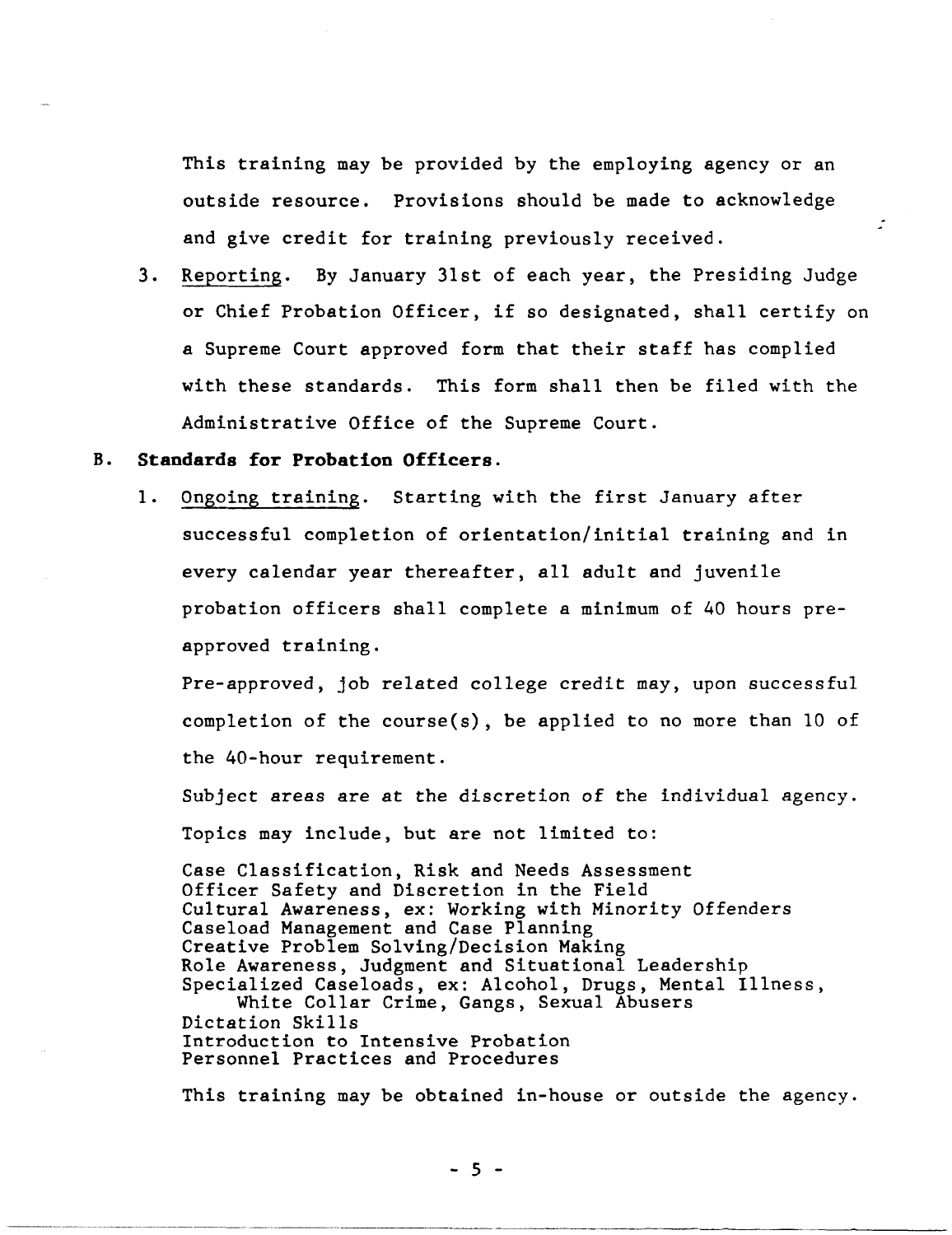2. Reporting. By January 31st of each year, the Presiding Judge or Chief Probation Officer, if so designated, shall certify on a Supreme Court approved form that their staff has complied with these standards. This form shall then be filed with the Adminstrative Office of the Supreme Court.

#### C. Standards for Management Staff.

1. Ongoing Training. All adult and juvenile probation management staff shall complete a minimum of 40 hours of approved ongoing training each calendar year.

Pre-approved, job-related college credit may, upon successful completion of the course(s), be applied to no more than 10 of the 40-hour requirement.

Subject areas are at the discretion of the individual agency.

Topics may include, but are not limited to:

Organizational Development, Planning and Evaluation Management Development, Career Options and Productivity Supervisory Training, Case Review, Performance Appraisal (ex: interviewing, feedback, conducting meetings, disciplinary action) Team Building, Motivation and Job Design Case Flow and Information Management Space, Facilities, Equipment and Materials Management Court, Community and Agency Relations Unit/In-Service Training, Planning and Evaluation Budgeting, Fiscal Management and Quality Control

This training may be obtained in-house or outside the agency.

2. Reporting. By January 31st of each year, the Presiding Judge or Chief Probation Officer, if so designated, shall certify on a Supreme Court approved form that their staff has complied with these standards. This form shall then be filed with the Administrative Office of the Supreme Court.